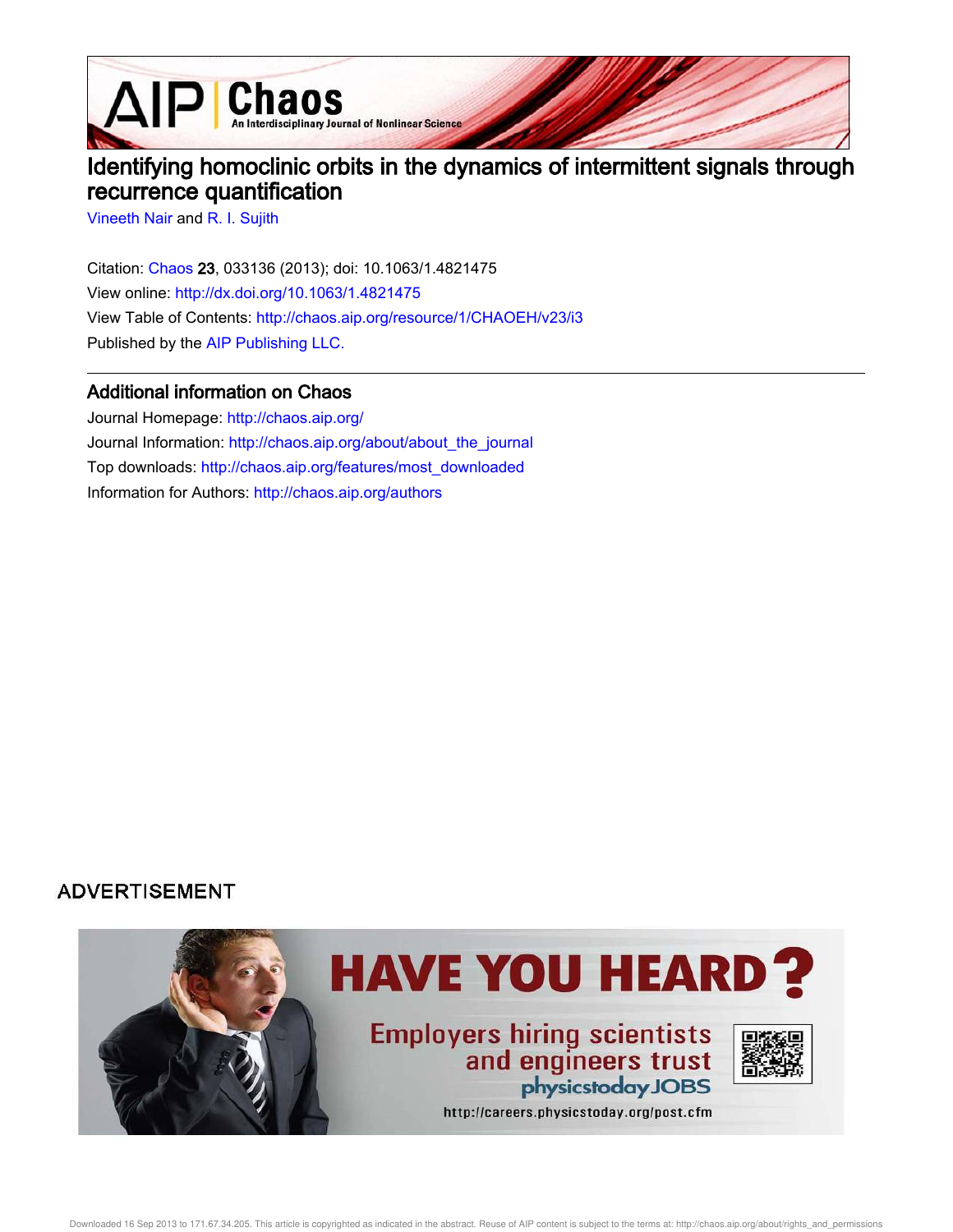

# Identifying homoclinic orbits in the dynamics of intermittent signals through recurrence quantification

Vineeth Nair<sup>a)</sup> and R. I. Sujith

Department of Aerospace Engineering, Indian Institute of Technology Madras, Chennai 600 036, India

(Received 9 May 2013; accepted 3 September 2013; published online 16 September 2013)

In this paper, we show how the phenomenon of intermittency observed in systems with turbulent flow-sound interaction is related to the formation of homoclinic orbits in the phase space. Such orbits that emerge via the intersection of the stable and unstable manifold of an equilibrium configuration result from interactions that happen at multiple spatial/temporal scales associated with turbulent convection and wave propagation. Through a quantification of the time spent by the dynamics in the aperiodic states using recurrence plots, we show how the presence of homoclinic orbits in the dynamics may be convincingly demonstrated, which is often not possible through a visual inspection of the phase space of the attractor.  $\odot$  2013 AIP Publishing LLC. [http://dx.doi.org/10.1063/1.4821475]

The interaction of flow with sound can often lead to unsteady pressure fluctuations that display intermittent bursts, i.e., low amplitude, aperiodic oscillations embedded amongst higher amplitude periodic oscillations in a near-random manner. We show that these intermittent states give rise to homoclinic orbits in the phase space. These homoclinic orbits, which are often difficult to identify visually through phase space reconstruction, can be discerned by quantifying the recurrence properties of the system dynamics. We show that an exponential fall-off of the time spent by the dynamics in the aperiodic states provides an easy way of identifying homoclinic orbits in the underlying phase space.

### I. INTRODUCTION

The phenomenon of intermittency has received a lot of attention in the description of deterministic dynamics arising from pattern forming complex systems. Through a study of simple dissipative dynamical systems, Pomeau and Manneville presented three models of intermittency classified as type  $I$ - $III<sup>1</sup>$  to describe the routes of transition from a stable periodic behaviour to chaos. Even more varieties of intermittency were discovered later on such as chaos-chaos intermittency<sup>2</sup> (e.g., on-off intermittency<sup>3</sup> and in-out intermittency<sup>4</sup>), crisis-induced intermittency,<sup>5</sup> type-X intermittency,  $6$  or type-V intermittency.<sup>7</sup> There has also been a number of experimental observations<sup>8,9</sup> of intermittent dynamics in the literature.

Here, we present another dynamical system where intermittency is observed—that corresponding to the interaction of sound with turbulent flow. We study two systems that display intermittent oscillations as a result of sound-flow interaction, (i) a combustor with a bluff-body for flame stabilization, (ii) a pipe-tone whistler. The combustion chamber had a

length of 700 mm, and a square cross-section of  $90 \times 90$  mm<sup>2</sup> with a bluff-body of 47 mm diameter for flame-stabilization. Further design details may be found in Nair et  $al$ .<sup>10</sup> The whistler consists of a duct of length 600 mm and diameter 50 mm terminated by a circular orifice of diameter 15 mm and thickness 5 mm. Similar configurations are described in Karthik  $et \ al.<sup>11,12</sup>$ 

In the combustor, the acoustics of the confinement is driven mainly by the heat released through combustion adding energy into the turbulent flow and when there is a lock-in between the hydrodynamic fluctuations and the acoustics, large amplitude oscillations are established. In the whistler, pipe tone oscillations are set up when the vortex shedding frequencies at the duct exit match the natural acoustic frequencies of oscillations inside the duct. Here also, there is a lock-in between hydrodynamics and the acoustics of the confinement.

Shown in Fig. 1 are the unsteady pressure measurements made from the two systems whose dynamics is characterized by turbulent flow-sound interaction. Recently, Kabiraj and Sujith $13$  showed that intermittency is possible in simple thermoacoustic systems prior to lean blowout of the flame. However, in their system, the intermittency was composed of high-amplitude chaotic oscillations that emerged from a quiet, laminar background. Here, we observe that the signals display what is termed an intermittent bursting phenomenon—bursts of periodic oscillations that appear in a nearrandom fashion amidst aperiodic irregular fluctuations. The dynamics of such systems can be thought of as being composed of two subsystems or attractors that operate on different time scales; acoustics which is characterized by the local speed of sound and hydrodynamics which is defined by the local flow speed. The current study aims to establish that such intermittent bursts arise naturally in systems composed of two attractors through the formation of homoclinic orbits in the phase space of the global system dynamics. It also aims, through analyzing the recurrence properties of these intermittent states, to provide a systematic way to inspect the

a)Author to whom correspondence should be addressed. Electronic mail: v.vineeth.nair@gmail.com.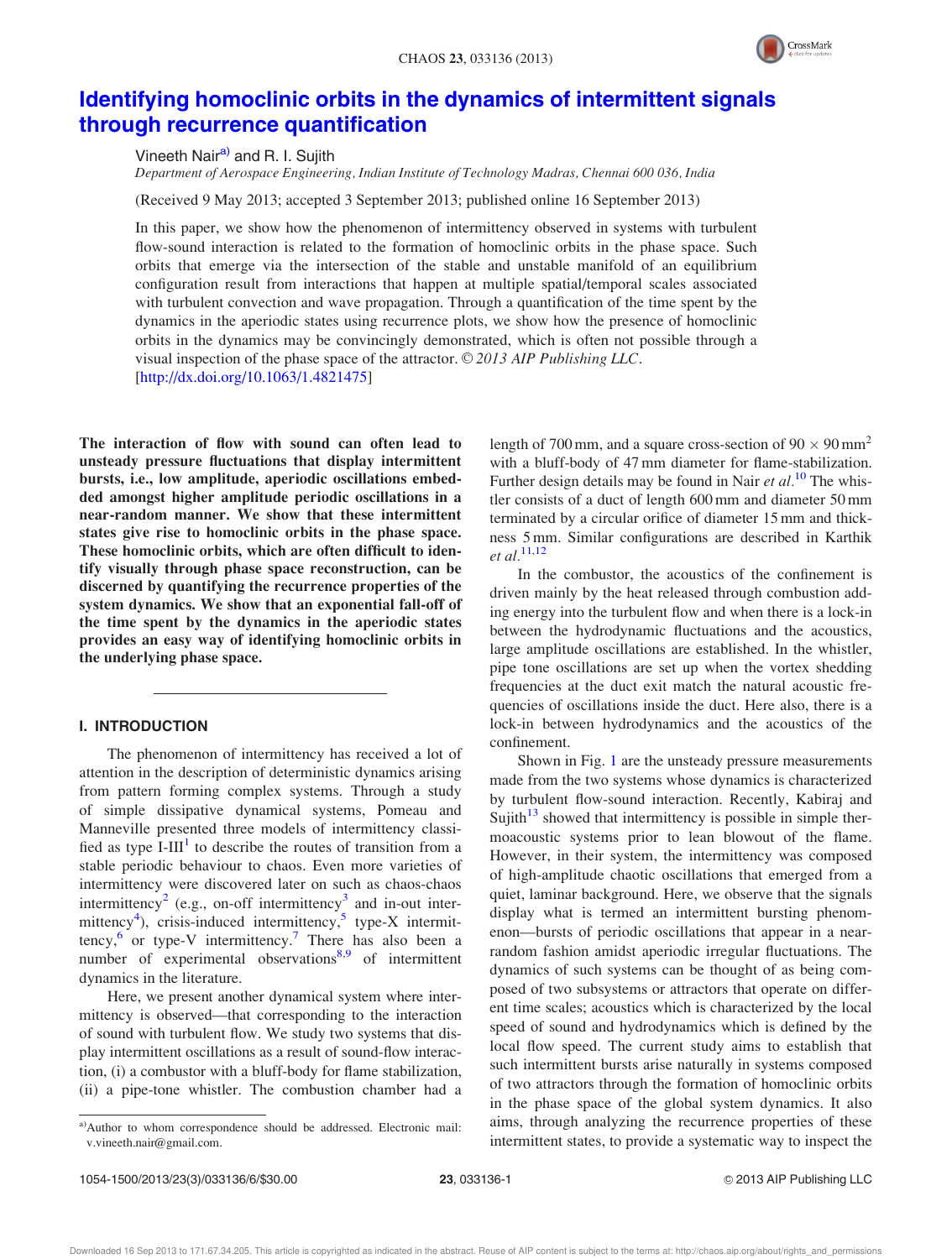

FIG. 1. Intermittent signals arising from sound-flow interaction. The time signals correspond to (a) unsteady pressure measurements made from a bluff-body stabilized combustor (90 mm from the backward-facing step) and (b) unsteady pressure measurements made from a pipe tone whistler (2 mm downstream of the orifice). The signals are composed of aperiodic, low-amplitude fluctuations interspersed amongst periodic, high amplitude fluctuations in a near random fashion. Notice that two signals differ by almost three orders of magnitude.

presence of such homoclinic orbits from a measured time signal.

#### II. INSPECTION OF HOMOCLINIC ORBITS

In order to understand the dynamical evolution of the measured variable and define measures that quantify homoclinicity, a reconstruction of the phase space of evolution is necessary. Since the amount of information available at the hands of an experimental researcher is limited and often is just the measurements of a single variable, techniques of delay embedding need to be employed to reconstruct the phase space, the procedure for which is outline below.

#### A. Phase space reconstruction

The dynamics of the system at different operating conditions can be visualized by reconstructing the phase space of evolution of the time signal acquired at those conditions.<sup>14</sup> In such a reconstruction, also known as delay-embedding, the measured time series is converted into a set of delay vectors that have one-to-one correspondence with one of the dynamic variables involved in the system dynamics. That is, we construct the vectors  $p_i(d) = \{p(t_i), p(t_i + \tau),\}$  $p(t_i + 2\tau), ..., p(t_i + d - 1)\tau$  from the measured pressure data  $p(t)$  such that these vectors in combination provide us with maximum information on the dynamics of the system. The elements of these vectors are the co-ordinates in the d-dimensional phase space of evolution of the time signal. To accomplish an appropriate reconstruction, we need to estimate the optimum time delay ( $\tau_{opt}$ ) for embedding the signal as well as the least embedding dimension  $(d_0)$  of the phase space composed of these delay vectors in which the dynamics unfold.

The optimum delay  $\tau_{opt}$  is estimated as that first minimum of the average mutual information between the delay vectors.<sup>15</sup> The average mutual information of a time signal  $p(t)$  is given by the expression

$$
I(\tau) = \sum_{t=1}^N P(p(t), p(t+\tau)) \log_2 \left[ \frac{P(p(t), p(t+\tau))}{P(p(t))P(p(t+\tau))} \right],
$$

where,  $P(E)$  represents the probability of occurrence of event E: Since average mutual information is an indicator of the amount of information shared by two data sets, the location of the minimum would, therefore, generate a set of delay vectors that would provide more information about the system than any of them in isolation.

To obtain a suitable embedding dimension  $d_0$ , we use the technique developed by Cao.<sup>16</sup> The method is an optimized version of the False Nearest Neighbors method<sup>15</sup> wherein one tracks the fraction of false neighbors in the phase space as the embedding dimension is progressively increased. A false neighbor in phase space changes its relative position with respect to its neighbouring points when the embedding dimension is increased. Mathematically, we can construct a measure  $a(i, d)$  of the form

$$
a(i,d) = \frac{||\mathbf{p}_i(d+1) - \mathbf{p}_{n(i,d)}(d+1)||}{||\mathbf{p}_i(d) - \mathbf{p}_{n(i,d)}(d)||},
$$

where  $i = 1, 2, ..., (N - d\tau)$  and  $n(i, d)$  is the index of the nearest neighbour to the point  $p_i$ . The dependency on the index *i* is removed by averaging  $a(i, d)$  for different values of i as

$$
E(d) = \frac{1}{N - d\tau_{opt}} \sum_{i=1}^{n - d\tau_{opt}} a(i, d).
$$

Here,  $E(d)$  is a function only of the dimension d and the optimum time lag  $\tau_{opt}$ . The variation of  $E(d)$  on increasing the dimension from d to  $d + 1$  is determined by defining a measure  $E_1(d)$  as

$$
E_1(d) = \frac{E(d+1)}{E(d)}.
$$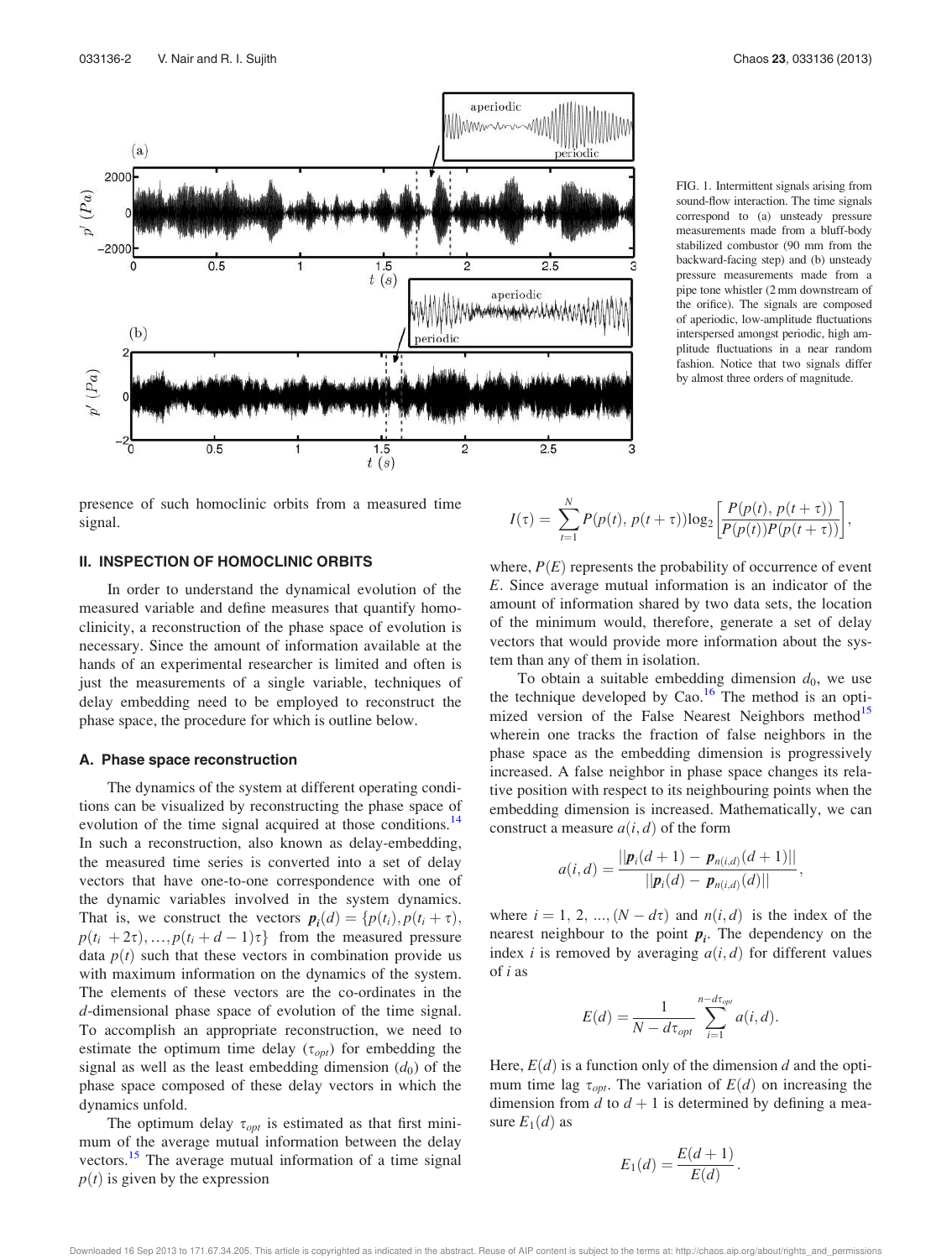If  $E_1(d)$  stops changing for values of d greater than  $d_0 - 1$ , then  $d_0$  is chosen as the least embedding dimension for the time signal. Since the acquired time signal is limited, it is often difficult to distinguish a stochastic signal from a deterministic signal merely by observing the variations in  $E_1(d)$ . This is because although  $E_1(d)$  saturates beyond a value of d for a deterministic signal, it is always increasing with  $d$  for random signals. To clearly distinguish deterministic signals from stochastic signals, an additional measure  $E_2(d)$  can be defined as

$$
E_2(d) = \frac{E^*(d+1)}{E^*(d)},
$$

where

$$
E^*(d) = \frac{1}{N - d\tau_{opt}} \sum_{i=1}^{N - d\tau_{opt}} |p(i + d\tau_{opt}) - p(n(i, d) + d\tau_{opt})|.
$$

Since future values are independent of past values for random signals,  $E_2(d)$  is independent of d and equals 1 for all values of d. For deterministic signals, since  $E_2(d)$  is dependent on d, there must exist some values of d for which  $E_2(d)$ is not equal to 1.

The average mutual information and the measures to obtain optimum dimension of embedding of the two unsteady pressure signals presented in Fig. 1 are shown in Fig. 2. The signals were acquired at a sampling rate of 10 kHz for a duration of 3 s. The optimum delay of embedding was estimated from the first minimum of the average mutual information of the two signals as  $\tau_{opt} = 1.0 \,\text{ms}$  and  $\tau_{opt} = 0.5 \,\text{ms}$ , respectively. The embedding dimension of the two signals showed no significant variation after  $d = 9$  and hence the embedding



FIG. 2. Details of phase space reconstruction of the unsteady pressure signals from the combustor and the whistler during intermittency. The optimum delay for embedding was estimated from the first minimum of average mutual information I as (a)  $\tau_{opt} = 1.0$  ms and (b)  $\tau_{opt} = 0.5$  ms for the two signals, respectively. The values of the measures  $E_1(d)$  and  $E_2(d)$  for the two signals are plotted in (c) and (d). The embedding dimension was chosen to be  $d_0 = 10$  for both the signals as there was no significant variation discernible past  $d = 9$ .

dimension was safely chosen to be  $d_0 = 10$ . In the calculation of the embedding dimension, the last 5000 points (data for 0.5 s) of the signal were used. After reconstructing the phase space, recurrence properties of the intermittent signals were explored using recurrence plots.

#### B. Recurrence quantification

The temporal features of the dynamics can be better understood by tracking the regularity of the trajectories using recurrence plots.<sup>17</sup> Recurrence is a fundamental property of dynamical systems and recurrence plots allow one to visually identify the times at which the trajectory of the system visits roughly the same area in the phase space. Recurrence plots are constructed by computing the pairwise distances between points in the reconstructed phase space and estimating a binary recurrence matrix  $R_{ij}$  in the following fashion:

$$
R_{ij} = \Theta(\epsilon - || p_i - p_j ||), i, j = 1, 2, ..., N - d_0 \tau_{opt},
$$

where  $\Theta$  is the Heaviside step function and  $\epsilon$  is a threshold or the upper limit of the distance between a pair of points in the phase space to consider them as close or recurrent. The indices represent the various time instances when the distances are computed. Recurrence plot is merely a plot of the symmetric matrix  $R_{ij}$  for various values of i and j (time instants). The elements of  $R_{ij}$  are just 1 s and 0 s which are then marked as black and white. The black points correspond to those time instants when the distance measured is less than  $\epsilon$ . The time instants when the distance exceeds  $\epsilon$  are marked as white.

The recurrence plots for a portion of the unsteady pressure signals are plotted in Fig. 3. The black patches represent the times at which the system lingers around the stable fixed point (distances less than the threshold) and the white patches represent the unstable oscillatory regimes (when the pairwise distances exceed  $\epsilon$ ). The recurrence plots were computed for 0.6 s of data, so that the intermittent bursts from low-to-high amplitudes and back are captured in the time interval.

The recurrence plots display a pattern with black squares and rectangles inside a lightly shaded structure. This can be a pattern characteristic of type-II or type-III intermittency.<sup>18</sup> Type-II intermittency happens near a Hopf bifurcation whereas type-III intermittency arises near a subcritical period doubling bifurcation. The nature of intermittency in the signal from the whistler was identified as type-III since the black patches in the recurrence plot have a rounded upper right corner. Also, period-2 oscillations were always observed at the onset of oscillations. The nature of intermittency could not be discerned from the recurrence plot (as type-II or type-III) for the signal from the combustor. However, we wish to point out that period-2 oscillations were observed in portions of the signal post the onset of periodic oscillations in the combustor. This leads us to suspect that the intermittency observed in combustors is also of type-III.

Although a close association between homoclinicity and intermittency has been shown experimentally,  $19-21$  identification of homoclinic orbits from a measured time series has proved a difficult task.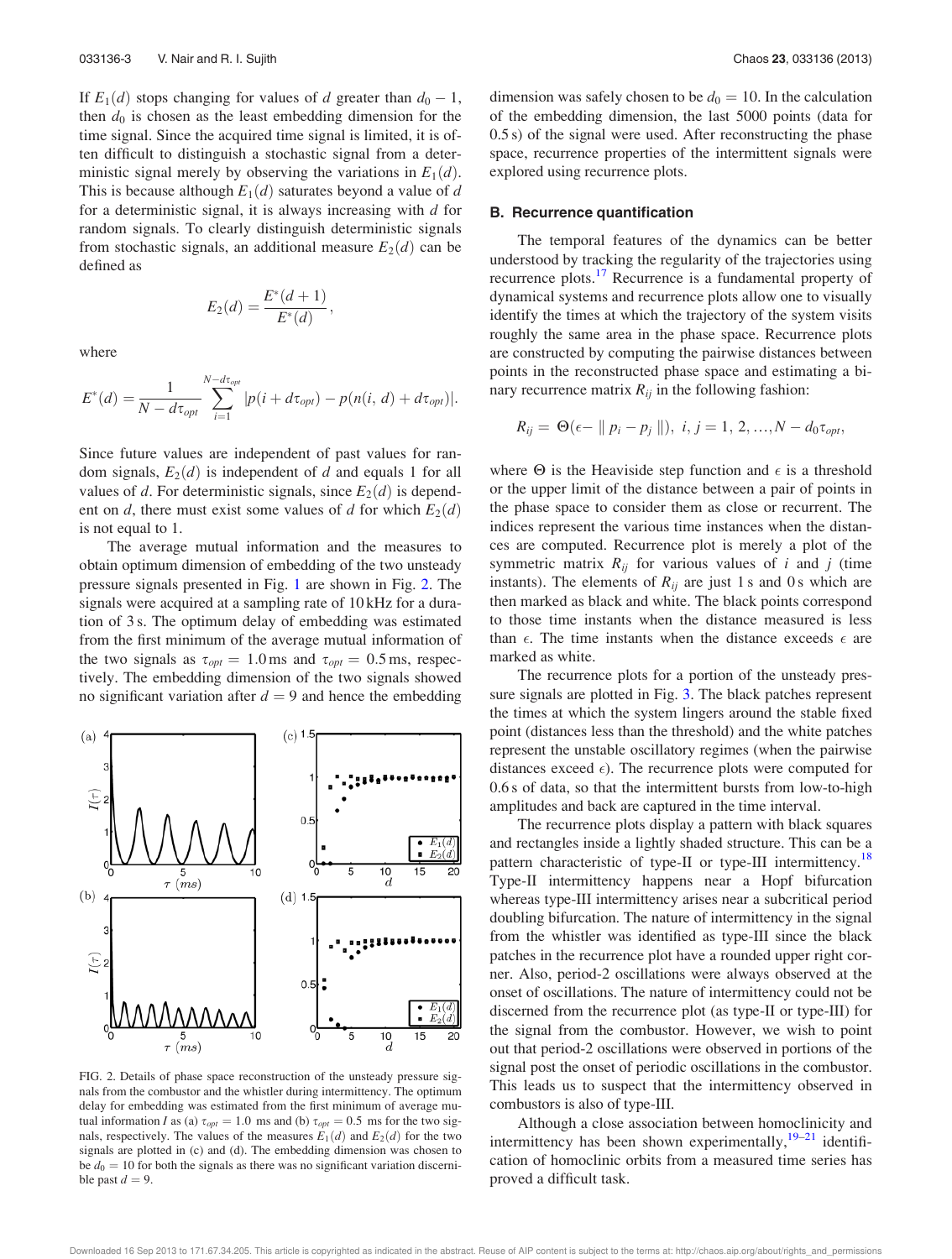

FIG. 3. Recurrence plots for 0.6 s from the (a) combustor and the (b) whistler time signals during intermittency. The threshold value of the ball was taken to be  $\epsilon = 0.25D$ , where D is the size of the attractor (length of the largest vector in phase space). In these plots, we see black squares and rectangles inside a lightly shaded structure. Intermittency in the whistler signal can easily be identified to be of type-III from the rounded shape of the upper right corners of rectangles of black patches. The recurrence plot of the combustor signal shows patterns that could emerge from type-II or type-III intermittency. However, the presence of period-2 oscillations in the signal post the transition to periodic oscillations suggests that the intermittency is of type-III.

#### C. Homoclinic orbits

A homoclinic orbit is one in which the unstable manifold of a hyperbolic equilibrium state of the system merges with its own stable manifold. In Fig. 4, the evolution in phase space of an intermittent burst is shown for the two signals. For the signal from the combustor, such a homoclinic orbit is visible in the reconstructed phase space that transitions the system dynamics from low amplitude chaos to high amplitude oscillations and back. The signal is seen to spiral out of the center to the unstable orbit and then spirals back in through the plane of oscillations. However, for the pressure signal from the whistler, the homoclinic orbit, is not seen; i.e., its existence cannot be inferred by a mere visual inspection of the phase space. Therefore, we propose a new technique to infer the presence of homoclinic orbits in the phase space of the global attractor.

The circulation time of trajectories in phase space for homoclinic orbits are dominated by their passage time near the saddle fixed point. This time is highly sensitive to external perturbations and the distribution of passage times for a given initial distribution of points near the saddle point is given by the expression $^{22}$ 

$$
P(T) = 2\lambda \Delta(T) e^{-\Delta^2(T)} / \sqrt{\pi} (1 - e^{-2\lambda T}),
$$

where  $\Delta(T) = \delta \left[ \left( \frac{\alpha^2}{\lambda} \right) (e^{2\lambda T} - 1) \right]^{-1/2}$ ,  $\lambda$  is the unstable eigenvalue of the saddle point,  $\alpha$  is the noise level rms, and  $\delta$ is the size of the neighbourhood influenced by noise.  $P(T)$  is a skewed distribution with its peak value different from the mean and has an exponential tail<sup>22</sup> as  $T \to \infty$  (P(T)  $\approx \frac{2\delta}{\sqrt{\pi \alpha}} \lambda^{\frac{3}{2}} e^{-\lambda T}$ ). This behaviour is independent of the details



FIG. 4. Phase portraits (in 3 d) of a part of the (a) combustor and the (b) whistler time signals during intermittency are shown in (c) and (d), respectively. The embedding dimension was chosen to be  $d_0 = 10$  for both the signals with  $\tau_{opt} = 1.0$  ms and  $\tau_{opt} = 0.5$  ms, respectively, for the two signals. The evolution of burst oscillations in phase space results in the aperiodic oscillations spiraling out into high amplitude oscillations and then again spirals back into the low amplitude aperiodic. Whereas such a homoclinic orbit is visible though barely in the phase plot of the combustor pressure signal, it is completely masked in the phase plot of the pressure signal from the pipe-tone whistler.

Downloaded 16 Sep 2013 to 171.67.34.205. This article is copyrighted as indicated in the abstract. Reuse of AIP content is subject to the terms at: http://chaos.aip.org/about/rights\_and\_permissions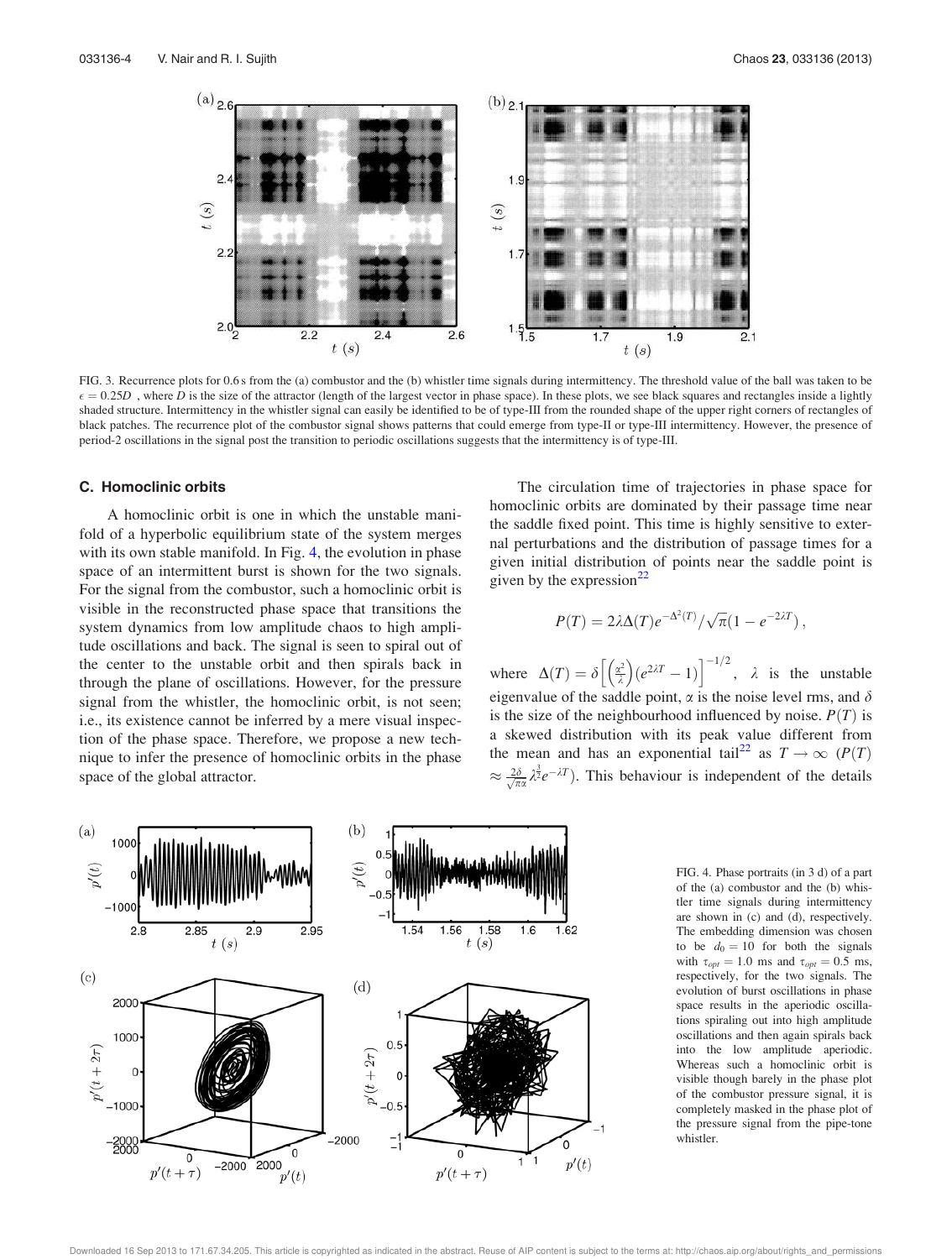

FIG. 5. Histograms of the frequency of visits as a function of the duration of time spent trapped in the low amplitude aperiodic regimes for (a) the combustor and (b) the whistler time signals during intermittency. The data set correspond to the first 7500 points for the whistler (sampled at 0.2  $\tau_{opt}$ ) and an undersampled set for the combustor with 7500 data points (at a sampling rate of 0.2  $\tau_{opt}$  for the sake of comparison). A skewed distribution with an exponential falloff is visible in both the histograms, which is a distinctive feature of systems that have homoclinic orbits in the phase space of dynamics. The whistler signal has some corruption for very small trapping time because the amplitudes are comparable to the noise levels in the measuring instrument. An exponential fit to the tail is shown as gray lines over the histogram.

of the initial distribution.<sup>23</sup> It is known that the distribution of the laminar phases (quiet, aperiodic regimes) for both type-II and type-III intermittencies have an exponential tail.<sup>18</sup> Thus, the analysis shows that systems exhibiting type-II or type-III intermittency are characterized by homoclinic orbits in the underlying phase space.

The distribution of the passage time of the dynamics in low amplitude regimes can be estimated from a recurrence plot as the frequency distribution of the vertical lines (or horizontal lines since the matrix is symmetric) in the recurrence plot. Histograms of this vertical length frequency distribution for the two signals were plotted in Fig. 5 to understand the variation of the visitation frequency as a function of the trapping time. The histogram reveals a skewed distribution with its peak off the mean and has an exponentially decaying tail.

The presence of such an exponential tail is thus indicative of homoclinic orbits in the system. $^{24}$  The trajectory of such a homoclinic orbit is repeatedly injected near the stable manifold of a saddle node as a result of the perturbations in the turbulent base flow. Hence, even for the case of the whistler signal (Fig.  $5(b)$ ), the skewed distribution with an exponential fall-off is clearly visible. The higher concentration at low passage times is because the fluctuations become comparable to the least count of the pressure transducer. Nevertheless, recurrence quantification serves as an efficient tool for the inspection of homoclinicity in the phase space of the system dynamics.

#### III. CONCLUDING REMARKS

Intermittent bursts characterized by periodic high amplitude oscillations amidst irregular low amplitude chaotic fluctuations are produced when a turbulent flow interacts with the acoustics of a confinement. Recurrence plots provide a convenient and quantitative descriptive tool to inspect and identify the presence of a homoclinic orbits in the underlying phase space by measuring the amount of time the system lingers around the low amplitude fluctuations. A skewed distribution of passage times with an exponential tail is a distinctive signature of systems with a homoclinic orbit; i.e., the trajectory is repeatedly injected near the stable manifold of a saddle in the presence of small perturbations. It seems thus possible that large-scale vortices often observed at the onset of periodic oscillations are intimately linked to the presence of such homoclinicity in the underlying dynamics.

### ACKNOWLEDGMENTS

We would like to express our gratitude to Mr. T. Gireeshkumaran and Ms. A. Aanveeksha for their help in arranging the experimental setups. The design of the combustor was adapted from a swirl combustor configuration in TU Munich and we wish to thank Professor Wolfgang Polifke and Mr. Thomas Komarek for sharing the details of the design. The study was funded by Department of Science and Technology, Govt. of India.

- <sup>1</sup>Y. Pomeau and P. Manneville, Commun. Math. Phys. 74, 189 (1980).
- <sup>2</sup>E. Ott, Chaos in Dynamical Systems (Cambridge University Press, New York, 1993).
- <sup>3</sup>E. Ott and J. C. Sommerer, *Phys. Lett. A* **188**, 39 (1994).
- 4 E. Covas, R. Tavakol, P. Ashwin, A. Tworkowski, and J. Brooke, Chaos 11, 404 (2001).
- <sup>5</sup>C. Grebogi, E. Ott, F. Romeiras, and J. A. Yorke, *Phys. Rev. A* 36, 5365 (1987).
- ${}^{6}$ T. J. Price and T. Mullin, *Physica* D 48, 29 (1991).
- $7$ M. Bauer, S. Habip, D. R. He, and W. Martienssen, *Phys. Rev. Lett.* 68, 1625 (1992).
- <sup>8</sup>P. H. Hammer, N. Platt, S. M. Hammel, J. F. Heagy, and B. D. Lee, *Phys.* Rev. Lett. 73, 1095 (1994).
- <sup>9</sup>F. Argoul, J. Huth, P. Merzeau, A. Arneodo, and H. L. Swinney, *Physica* D (Amsterdam) 62, 170 (1993).
- <sup>10</sup>V. Nair, G. Thampi, S. Karuppusamy, S. Gopalan, and R. I. Sujith, "Loss of chaos in combustion noise as a precursor of impending combustion instability," Int. J. Spray Comb. Dyn. (to appear).